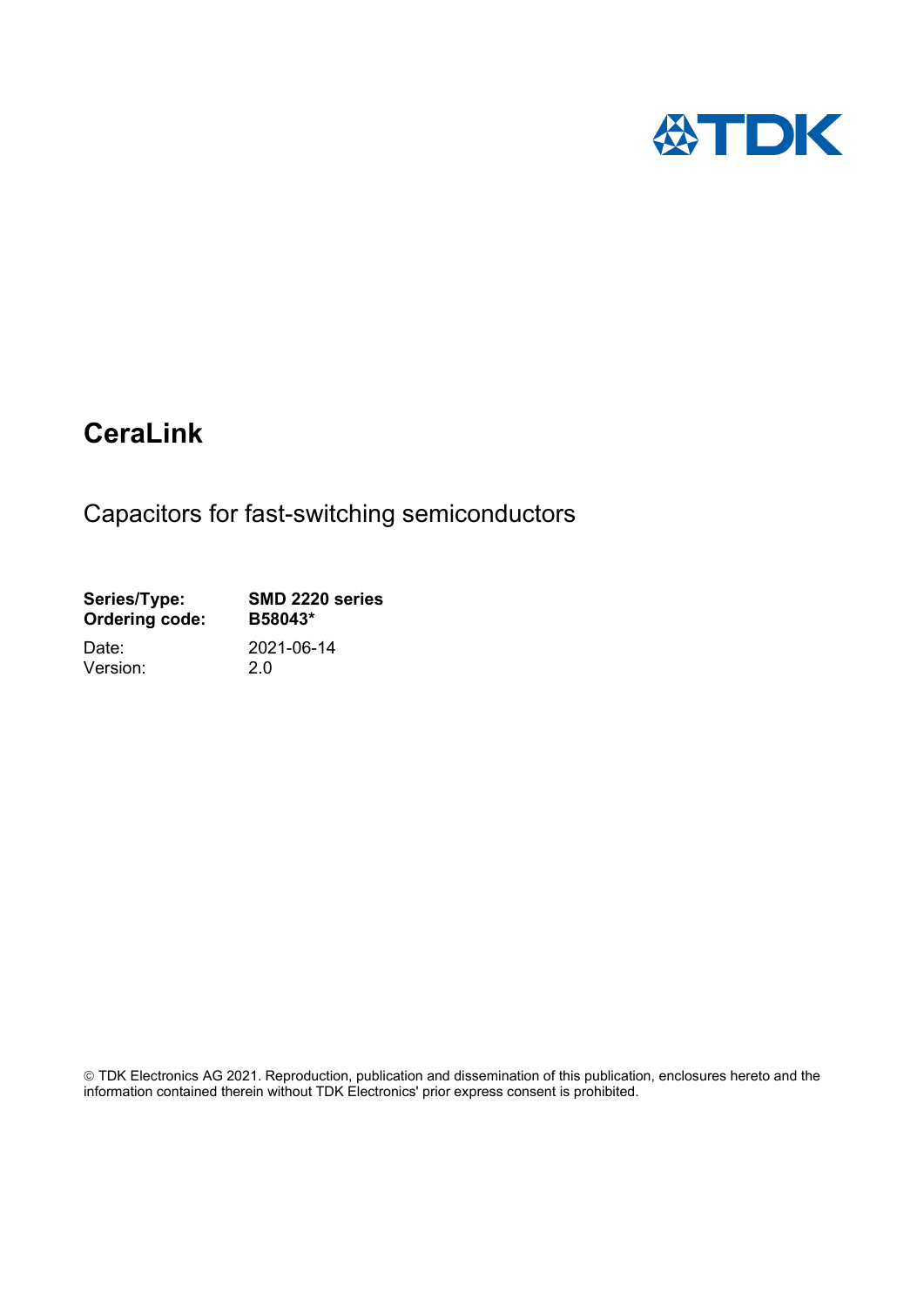

#### **Capacitors for fast-switching semiconductors SMD 2220 series**

#### **Applications**

- **Power converters and inverters**
- DC link / snubber capacitor for power converters and inverters

#### **Features**

- $\blacksquare$  High ripple current capability
- $\blacksquare$  High temperature robustness
- Low equivalent serial inductance (ESL)
- $\blacksquare$  Low equivalent serial resistance (ESR)
- $\blacksquare$  Low power loss
- **Low dielectric absorption**
- Optimized for high frequencies up to several MHz
- $\blacksquare$  Increasing capacitance with DC bias up to operating voltage
- $\blacksquare$  High capacitance density
- $\blacksquare$  Minimized dielectric loss at high temperatures
- Available with soft termination
- Qualification based on AEC-Q200
- RoHS-compatible

#### **Construction**

- **Multilayer technology**
- PLZT ceramic (lead lanthanum zirconium titanate)
- Copper inner electrodes
- Nickel barrier termination (Cu/Ni/Sn), recommended for lead-free soldering and compatible with tin/lead solder
- Conductive resin layer between Cu and Ni layer (soft termination only)
- Recommended for reflow soldering

#### **General technical data**

| Dissipation factor           | tan $\delta$                        | < 0.025   |         |
|------------------------------|-------------------------------------|-----------|---------|
| Insulation resistance        | $\mathsf{R}_{\mathsf{ins, \, typ}}$ | > 10      | GΩ      |
| Operating device temperature | device                              | $-40+150$ | $\circ$ |

<sup>1)</sup> Typical insulation resistance, measured at operating voltage V<sub>op</sub> and measurement time ≥ 240 s, +25 °C

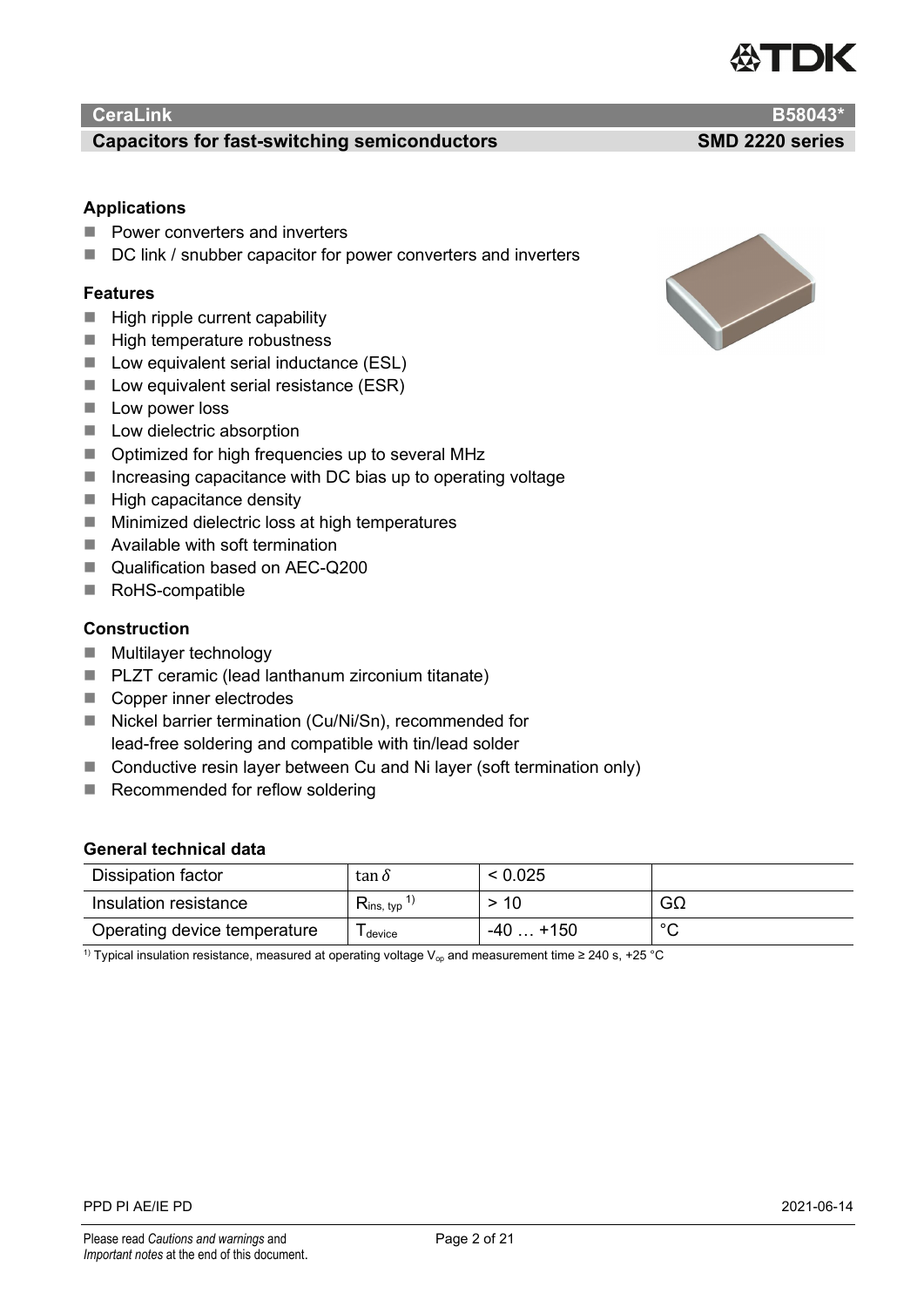

# **Capacitors for fast-switching semiconductors SMD 2220 series**

 $4.2$ 

1.5

CLC0036-Y

 $1.5$ 

5.9

# **Electrical specifications and ordering code**

| Ordering code   | Termination | $V_{\rm pk, max}$ | $V_{R}$ | $V_{op}$ | $\mathsf{v}_{\mathsf{nom},\,\mathsf{typ}}$<br>nF | $U_{\text{eff, typ}}$<br>nF | $\mathbf{C}_0$<br>nF | ~unpoled<br>$\mathbf{U}_{0, \text{ typ}}$<br>nF |
|-----------------|-------------|-------------------|---------|----------|--------------------------------------------------|-----------------------------|----------------------|-------------------------------------------------|
| B58043I5254M052 | Standard    | 650               | 500     | 400      | 250                                              | 150                         | 85 ± 20%             | 50                                              |
| B58043E5254M052 | Soft        |                   |         |          |                                                  |                             |                      |                                                 |

# **Dimensional drawings Recommended solder pad layout**



Dimensions in mm

| Case size<br>EIA/mm                                         | w |  |
|-------------------------------------------------------------|---|--|
| $2220 / 5750$   5.7 ±0.4   5.0 ±0.4   1.4 ±0.2   0.25  1.00 |   |  |

# **Typical values as a design reference for CeraLink applications**

| <b>Ordering code</b> | <b>ESR</b><br>0 <sub>DC</sub><br>$0.5$ $V_{\rm AC,RMS}$ $@1$ $\rm kHz$<br>$T_{\text{amb}}$ = 25 °C | <b>ESR</b><br>0 <sub>DC</sub><br>$0.5$ V <sub>AC,RMS</sub> @1 MHz<br>$T_{\text{amb}}$ = 25 °C | <b>ESL</b> | $\int_{\text{op}}^{2}$<br>100 kHz<br>$T_{amb}$ = 85 °C | $\int_{op}^{2)}$<br>100 kHz<br>$T_{\text{amb}}$ = 105 °C |
|----------------------|----------------------------------------------------------------------------------------------------|-----------------------------------------------------------------------------------------------|------------|--------------------------------------------------------|----------------------------------------------------------|
|                      | Ω                                                                                                  | $\sf{Im}\Omega$                                                                               | nH         | ARMS                                                   | ARMS                                                     |
| B58043I5254M052      | 15                                                                                                 | 40                                                                                            | 3          | 5.0                                                    | 4.3                                                      |
| B58043E5254M052      |                                                                                                    |                                                                                               |            | 4.5                                                    | 3.8                                                      |

<sup>2)</sup> Normal operating current without forced cooling at  $T_{\text{device}} = +150^{\circ}$ C. Higher values permissible at reduced lifetime.

# **Polarity and marking of components**

In contrast to other CeraLink® types, CeraLink 2220 components do not have a polarity marking. Note that after reflow soldering, the components are usually unpoled due to temperature effects, where the re-poling happens automatically after switching on the operating voltage  $V_{op}$ .

If components are operated below the specified operating voltage  $V_{op}$ , a first time poling is required to establish the specified capacitance values, see our *CeraLink Technical Guide* for further details.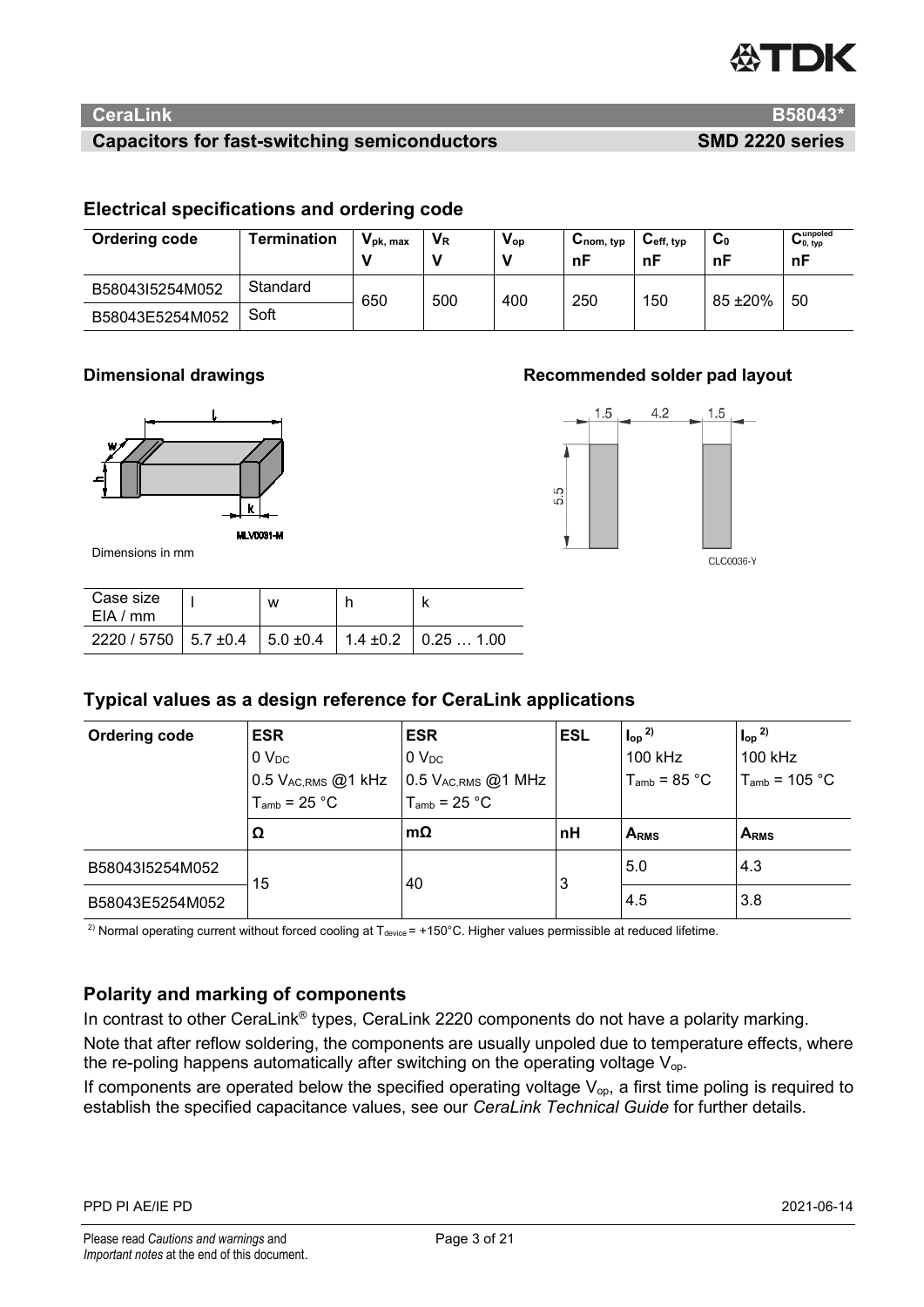

# **Capacitors for fast-switching semiconductors SMD 2220 series**

**CeraLink B58043\***

# **Typical characteristics as a function of temperature and voltage (0.5 VAC,RMS, frequency = 1 kHz)**

All given temperatures are device temperatures.

The curves show the relative changes of the capacitance, dissipation factor and ESR. The 100% values correspond to tanδ, resp.  $C_{eff,tv}$  & ESR<sub>1kHz</sub> which are given on page 2, resp. page 3 of this data sheet.



# **Depolarization over time**

The capacitor shows a decrease of capacitance over time if no voltage is applied. The typical rate is about 2.5% per logarithmic decade in hours. This effect is completely reversible when  $V_{op}$  is applied.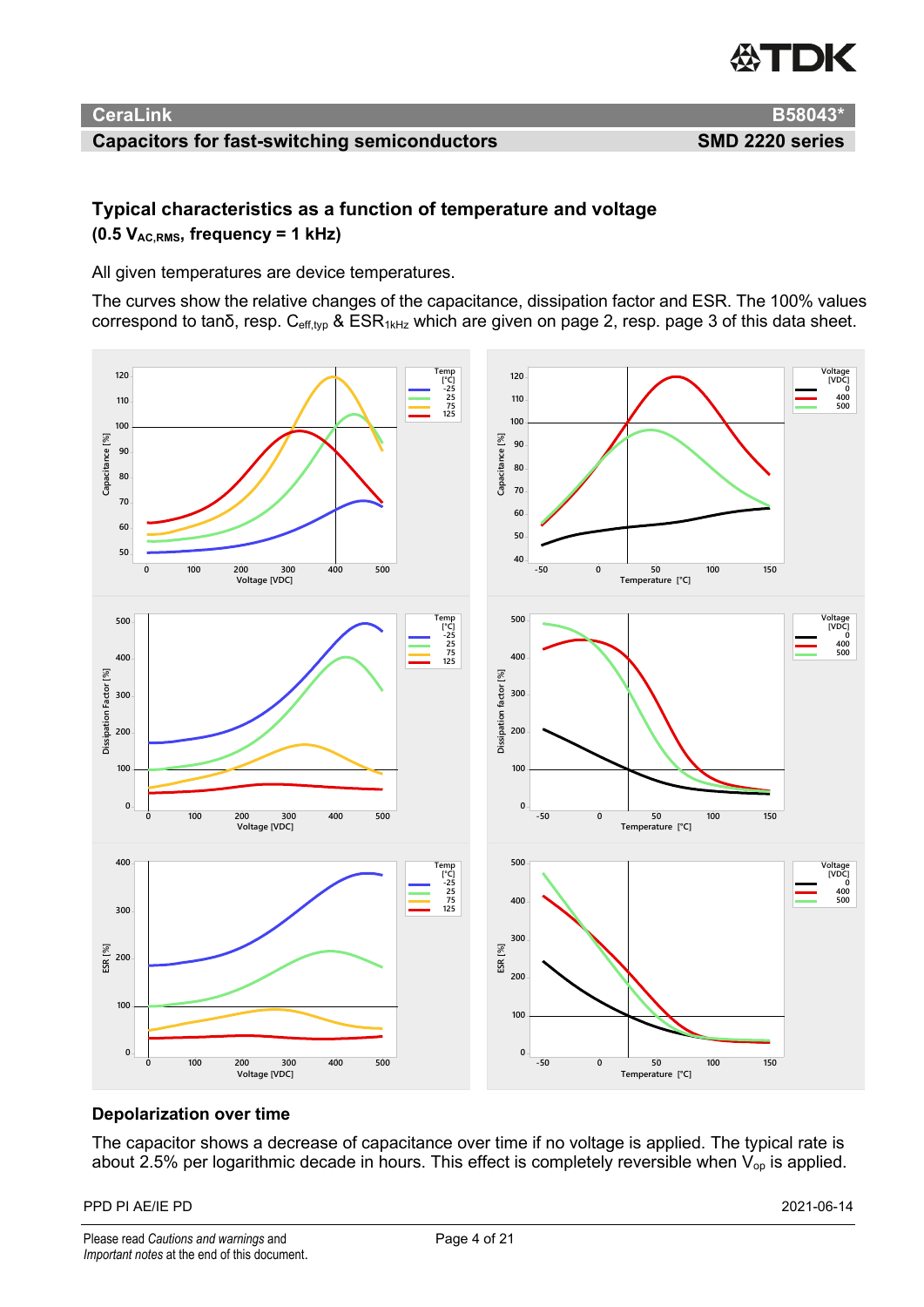# *EXTER*

# **CeraLink B58043\***

# **Capacitors for fast-switching semiconductors SMD 2220 series**

# **Further typical electrical characteristics as a design reference for CeraLink applications**

**Typical capacitance values as a function of voltage (B58043\*5254M052)**



Large signal capacitance: Quasistatic (slow voltage variation voltage), 25 °C The nominal capacitance  $C_{\text{nom}}$  is defined as the large signal capacitance at  $V_{op}$ . See glossary for further information. Small signal capacitance:

0.5 VAC,RMS, 1 kHz, 25 °C

The effective capacitance C<sub>eff</sub> is defined as the small signal capacitance at V<sub>op</sub>.

# **Typical impedance and ESR as a function of frequency (B58043\*5254M052)**



 $V_{DC}$  = 0 V, 0.5  $V_{AC,RMS}$ , T<sub>device</sub> = 25 °C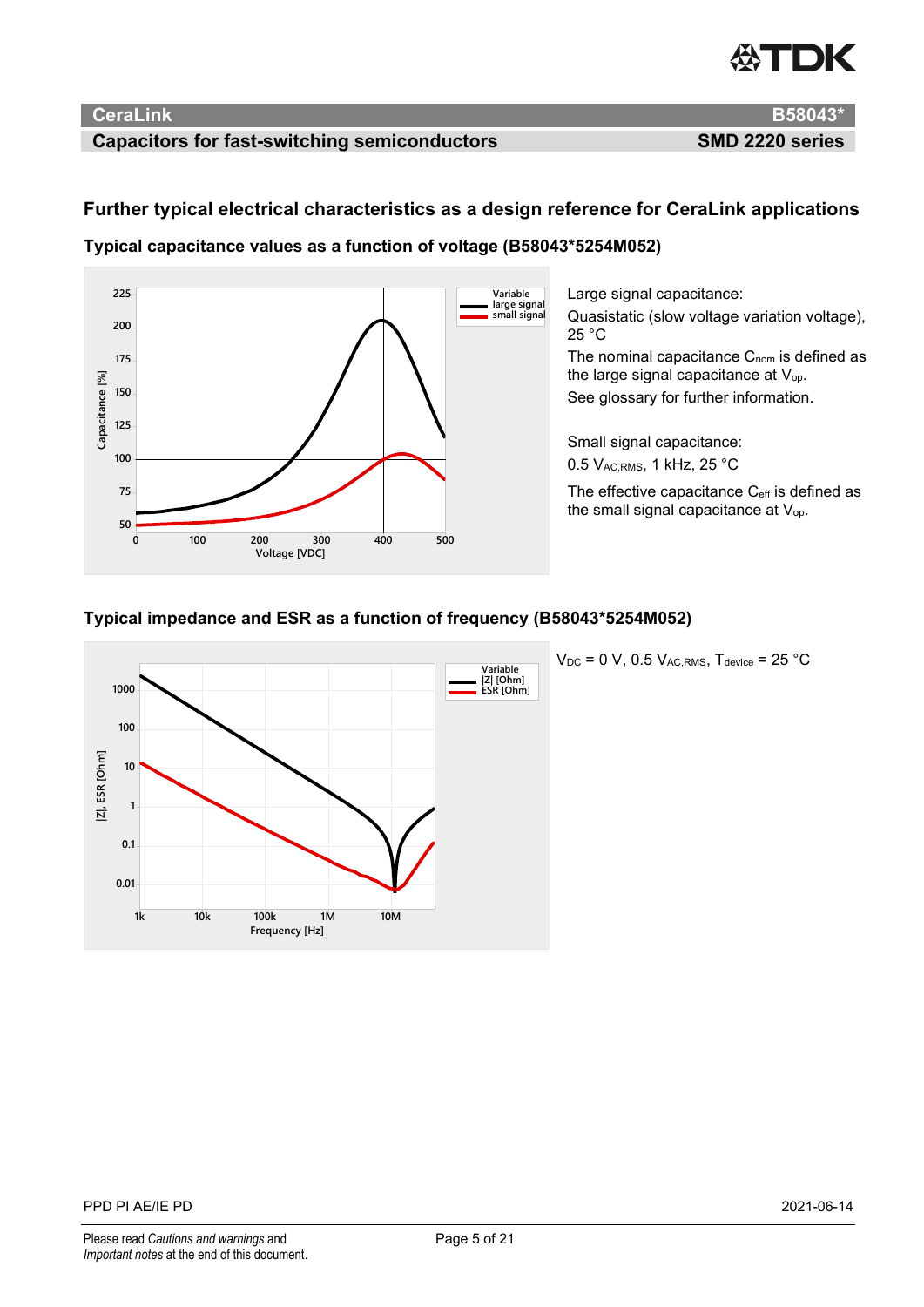

# **Capacitors for fast-switching semiconductors SMD 2220 series**

#### **Typical permissible current as a function of frequency**

Standard termination type (B58043I5254M052)



#### Soft termination type (B58043E5254M052)



Measurement performed at V<sub>op</sub> without forced cooling.

The values correspond to a device temperature of 150 °C.

Note that with additional cooling the typical permissible current can be significantly higher.



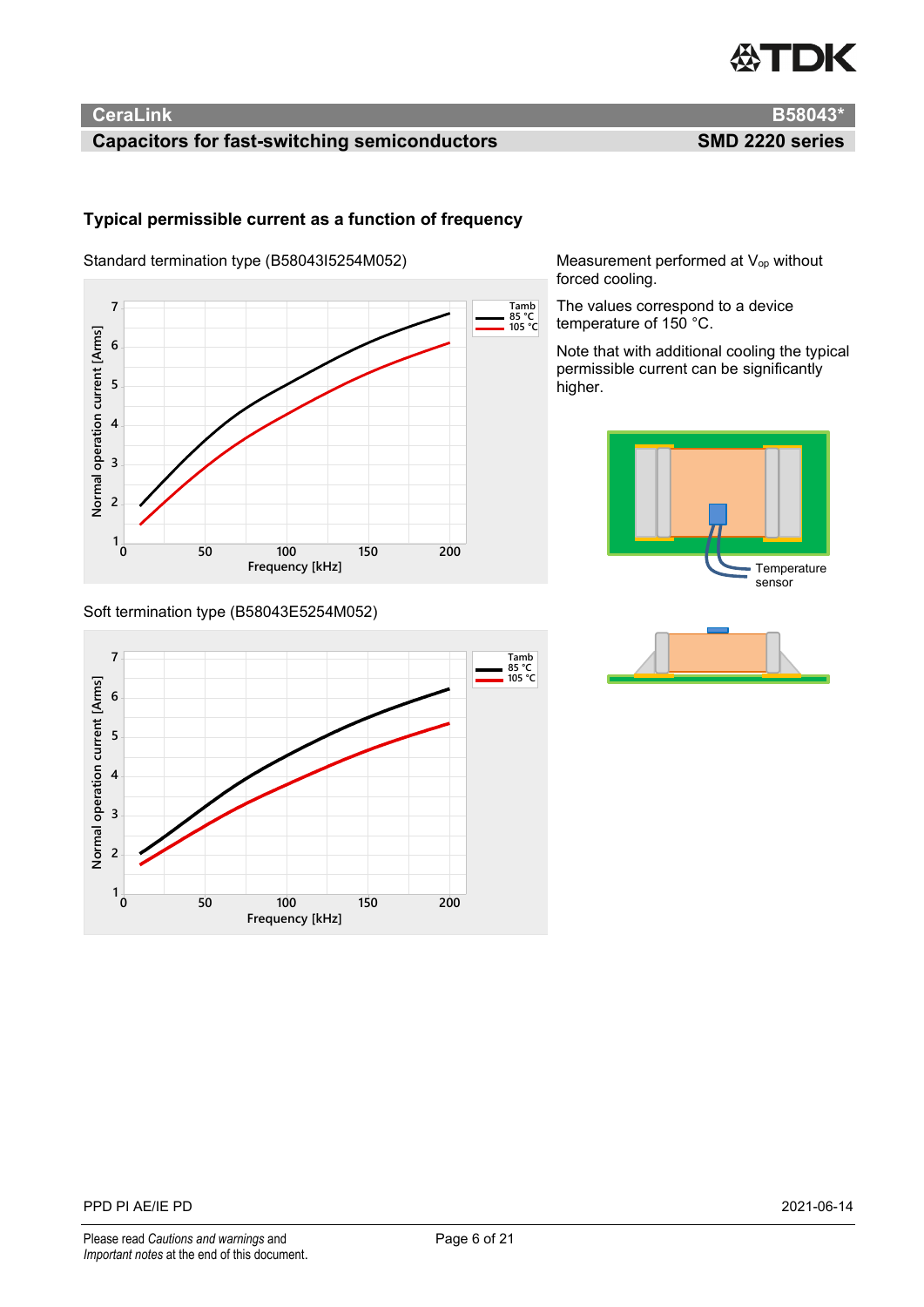

# **Capacitors for fast-switching semiconductors SMD 2220 series**

#### **Typical permissible current as a function of ambient temperature**

Standard termination type (B58043I5254M052)



#### Soft termination type (B58043E5254M052)



Measurement performed at V<sub>op</sub>. The values correspond to a device temperature of 150 °C.

#### **Without forced cooling:**

Component mounted on PCB without any heatsink nor active airflow (convection only)



Without heatsink

#### **With cooling:**

Component mounted on PCB with additional heatsink (40 mm x 75 mm x 100 mm, aluminum, 1.2-1.4 K/W).

Heatsink is isolated from the PCB by a layer of Kapton® foil.

Moderate forced airflow is provided by the oven fan.

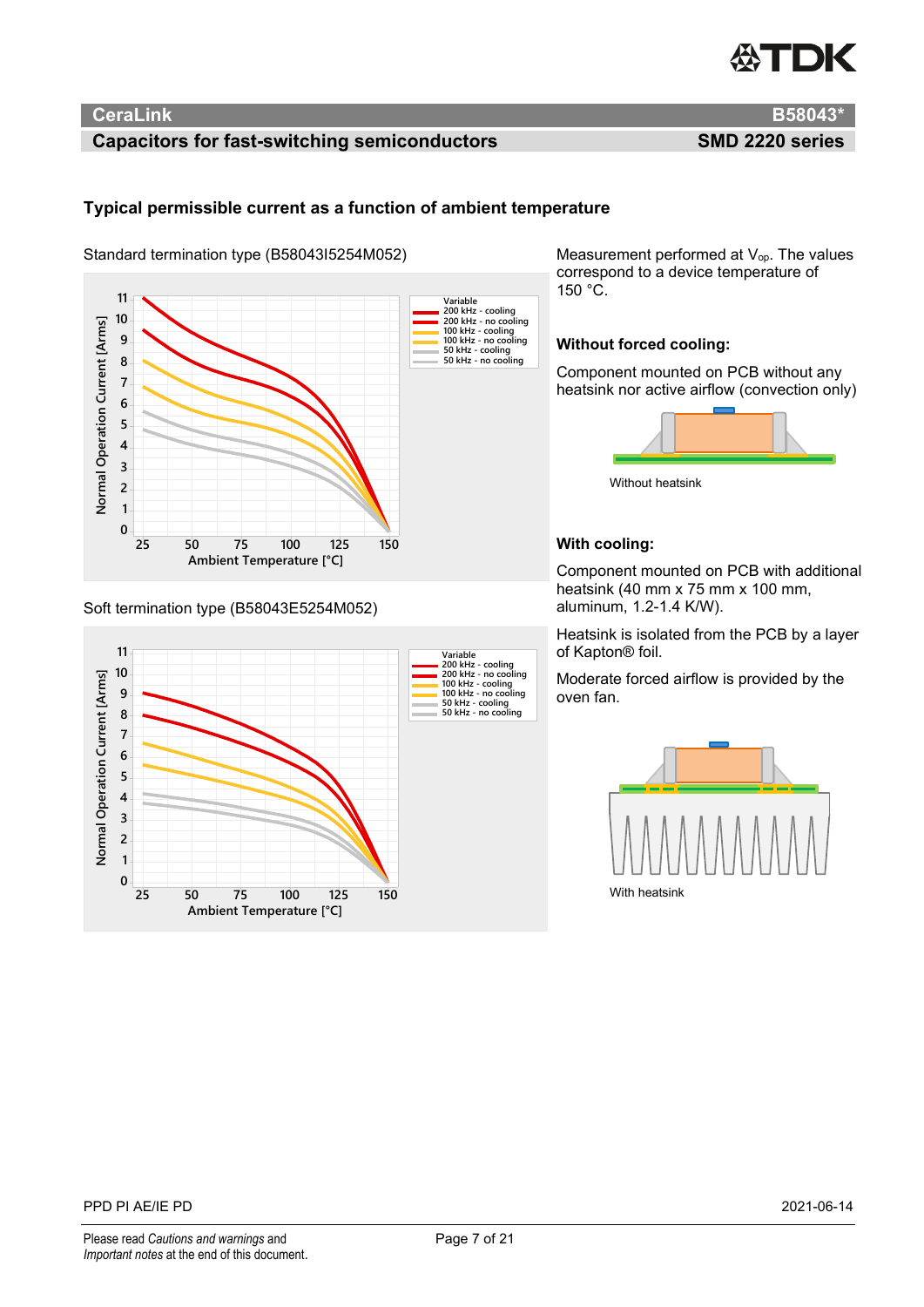

#### **Capacitors for fast-switching semiconductors SMD 2220 series**

# **Reliability**

- A. Preconditioning:
- Reflow solder the capacitor on a PCB using the recommended soldering profile
- Check of external appearance
- **Measurement of isolation resistance R**<sub>ins</sub><sup>3)</sup>
	- ο Apply V<sub>pk,max</sub> for 7 seconds and measure R<sub>ins</sub> at room temperature:<br>Isolation resistance (@ V<sub>pk,max</sub>, 7 s, 25 °C) **Ring > 100 MΩ Isolation resistance (@ V<sub>pk,max</sub>, 7 s, 25 °C)**
- $\blacksquare$  Measurement of electrical parameters  $C_0$  and tan $\delta$  according specification
	- $\circ$  Measure C<sub>0</sub> and tanδ within 10 minutes to 1 hour afterwards: Initial capacitance (@ 0 V<sub>DC</sub>, 0.5 V<sub>AC,RMS</sub>, 1 kHz, 25 °C) **Co** acc. spec. on page 3  $Dissipation factor$  ( $\omega$  0  $V_{DC}$ , 0.5  $V_{AC,RMS}$ , 1 kHz, 25 °C) **tanδ < 0.025**

- B. Performance of a specific reliability test.
- C. After performing a specific test:
- Check the external appearance again
- Repeat the measurement of the electrical parameters
	- $\circ$  Apply V<sub>pk,max</sub> for 7 seconds and measure R<sub>ins</sub> at room temperature: Isolation resistance  $(\textcircled{a}$  V<sub>pk,max</sub>, 7 s, 25 °C) **R**<sub>ins</sub> > 100 MΩ
	- $\circ$  Measure C<sub>0</sub> and tanδ: Change of initial capacitance (@ 0 V<sub>DC</sub>, 0.5 V<sub>AC RMS</sub>, 1 kHz, 25 °C) **|ΔC<sub>0</sub> / C<sub>0</sub>| < 15%**  $Disspation factor$  ( $@$   $0$   $V_{DC}$ ,  $0.5$   $V_{AC,RMS}$ ,  $1$  kHz,  $25$   $°C$ ) **tan** $δ$  **< 0.05**

 $3)$  Note that the measurement of the isolation resistance  $R_{ins}$  using the described measurement conditions is for pre- and post-measurement within the scope of the AEC-Q200 reliability tests only.

| Test                                               | No. | <b>Standard</b>                     | <b>Test conditions</b>                                                                    | Criteria                                                                                 |
|----------------------------------------------------|-----|-------------------------------------|-------------------------------------------------------------------------------------------|------------------------------------------------------------------------------------------|
| Pre- and Post-<br><b>Stress Electrical</b><br>Test | 1   |                                     | As described above                                                                        | $ \Delta C_0/C_0 $ , tano and Rins<br>within defined limits.                             |
| High<br>Temperature<br>Exposure                    | 3   | MIL-STD-202<br>Method 108           | +150 °C, unpowered, 1000 hours                                                            | No mechanical<br>damage.<br>$ \Delta C_0/C_0 $ , tano and Rins<br>within defined limits. |
| Temperature<br>Cycling                             | 4   | JESD <sub>22</sub><br>Method JA-104 | -55 °C to +150 °C, $\leq$ 20 seconds transfer<br>time, 15 minutes dwell time, 1000 cycles | No mechanical<br>damage.<br>$ \Delta C_0/C_0 $ , tano and Rins<br>within defined limits. |
| Destructive<br><b>Physical Analysis</b>            | 5   | EIA-469                             |                                                                                           | No internal defects that<br>might affect<br>performance or<br>reliability                |
| <b>Biased Humidity</b>                             | 7   | MIL-STD-202<br>Method 103           | +85 °C, 85% rel. hum., $V_R$ , 1000 hours                                                 | No mechanical<br>damage.<br>$ \Delta C_0/C_0 $ , tano and Rins<br>within defined limits. |

# Qualification tests based on AEC-Q200 Rev. D (Table 2)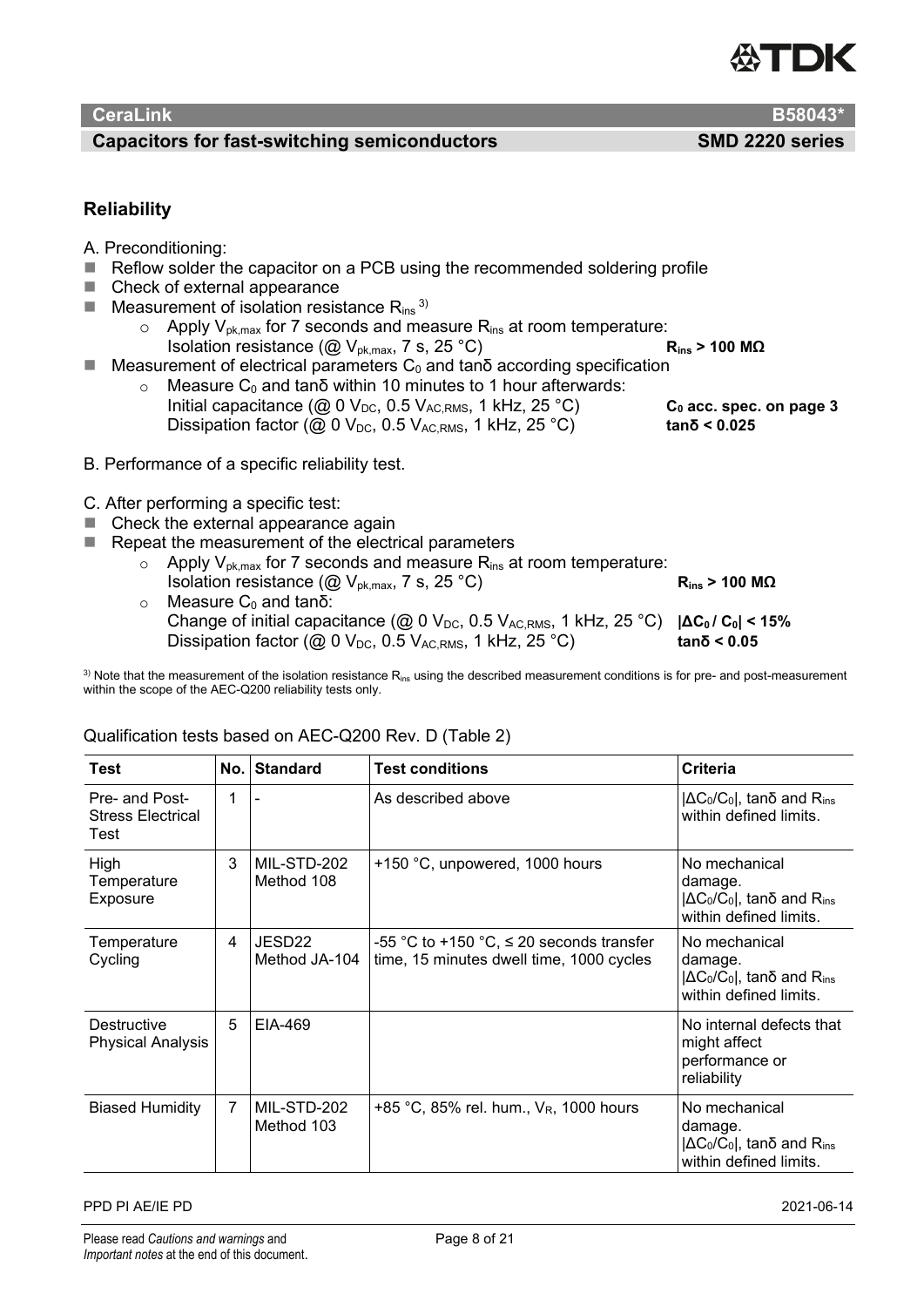

# **Capacitors for fast-switching semiconductors SMD 2220 series**

| <b>Test</b>                                  | No. | <b>Standard</b>            | <b>Test conditions</b>                                                                     | <b>Criteria</b>                                                                                                                      |
|----------------------------------------------|-----|----------------------------|--------------------------------------------------------------------------------------------|--------------------------------------------------------------------------------------------------------------------------------------|
| High<br>Temperature<br><b>Operating Life</b> | 8   | MIL-STD-202<br>Method 108  | +150 °C, V <sub>R</sub> , 1000 hours                                                       | No mechanical<br>damage.<br>$ \Delta C_0/C_0 $ , tano and Rins<br>within defined limits.                                             |
| <b>External Visual</b>                       | 9   | MIL-STD-883<br>Method 2009 | Visual inspection with magnifying glass                                                    | No external defects that<br>might affect<br>performance or<br>reliability                                                            |
| Physical<br>Dimension                        | 10  | JESD22<br>Method JB-100    | Verify physical dimensions to the device<br>specification using a caliper                  | Within specified<br>tolerance                                                                                                        |
| Resistance to<br>Solvents                    | 12  | MIL-STD-202<br>Method 215  | Dipping and cleaning with isopropanol                                                      | No mechanical<br>damage.<br>$ \Delta C_0/C_0 $ , tano and Rins<br>within defined limits.                                             |
| Mechanical<br>Shock                          | 13  | MIL-STD-202<br>Method 213  | Acceleration 400 m/s <sup>2</sup><br>Half sine pulse duration 6 milliseconds<br>4000 bumps | No mechanical<br>damage.<br>$ \Delta C_0/C_0 $ , tano and Rins<br>within defined limits.                                             |
| Vibration                                    | 14  | MIL-STD-202<br>Method 204  | 20 g / 20 min, 12 cycles, 3 axis<br>10 Hz to 2000 Hz                                       | No mechanical<br>damage.<br>$ \Delta C_0/C_0 $ , tanδ and Rins<br>within defined limits.                                             |
| Resistance to<br>Soldering Heat              | 15  | See Soldering directions   |                                                                                            |                                                                                                                                      |
| <b>ESD</b>                                   | 17  | AEC-Q200-002               | HBM, ±25kV, 5 pulses each polarity                                                         | No mechanical<br>damage.<br>$ \Delta C_0/C_0 $ , tano and Rins<br>within defined limits.                                             |
| Solderability                                | 18  | See Soldering directions   |                                                                                            |                                                                                                                                      |
| <b>Board Flex</b>                            | 21  | AEC-Q200-005               | Bending of 2 mm for 60 seconds<br>(5 mm for soft termination types)                        | No mechanical<br>damage.<br>$ \Delta C_0/C_0 $ , tano and Rins<br>within defined limits.                                             |
| Terminal<br>Strength (SMD)                   | 22  | AEC-Q200-006               | Apply a force of 17.7 N for 60 seconds<br>Pushing force<br>P.C.Board<br>Capacitor          | No detaching of<br>termination. No rupture<br>of ceramic.<br>$ \Delta C_0/C_0 $ , tano and R <sub>ins</sub><br>within defined limits |
| <b>Beam Load Test</b>                        | 23  | AEC-Q200-<br>003           | Ceramics only                                                                              |                                                                                                                                      |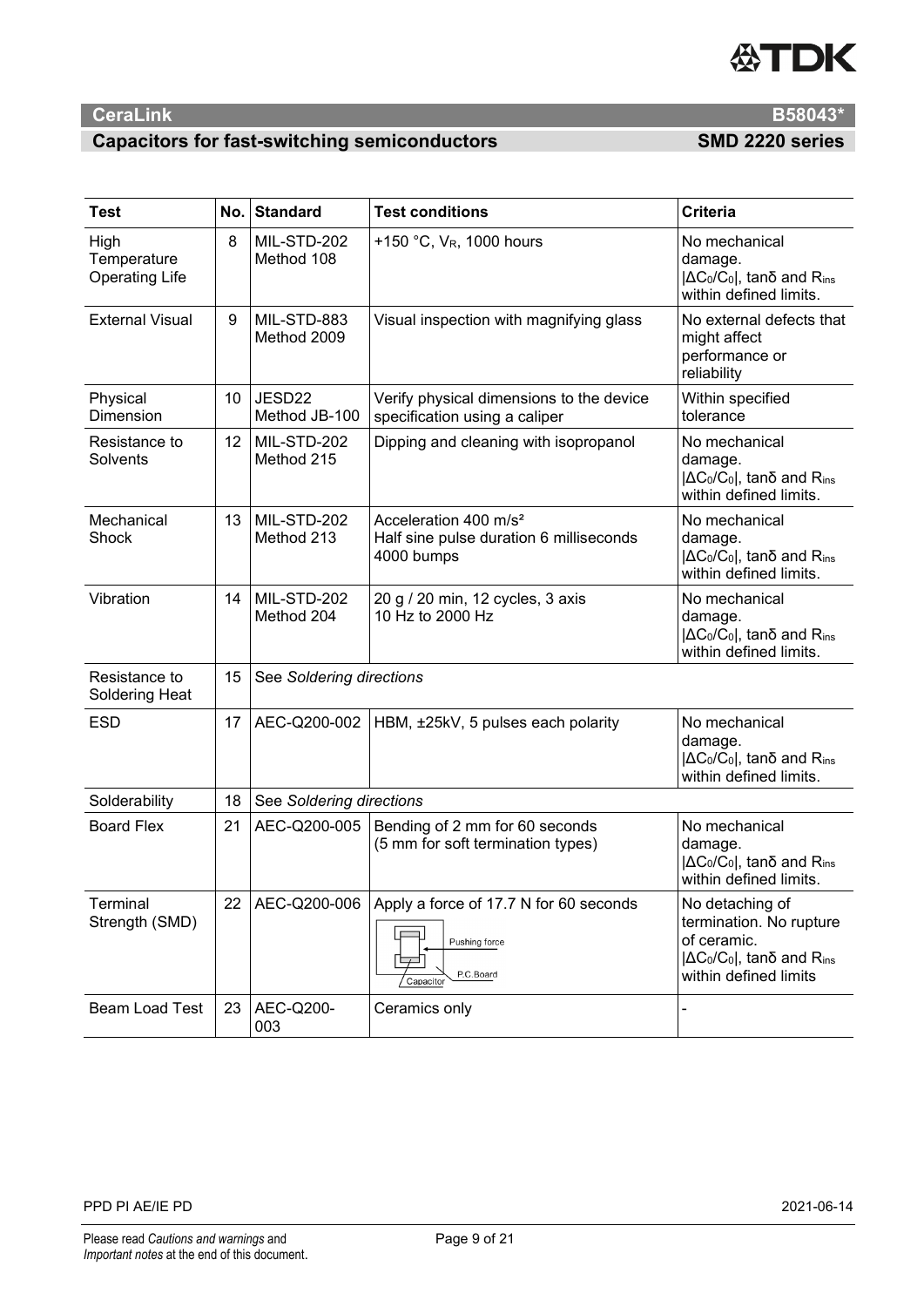

# **Capacitors for fast-switching semiconductors SMD 2220 series**

# **Taping and packing**

Tape and reel packing in blister according to IEC 60286-3, tape width: 12 ±0.3 mm

# *Reel packing*





| 12-mm tape (Dimensions in mm) |                  |
|-------------------------------|------------------|
|                               | 180 max.         |
| W <sub>2</sub>                | 18.4 max.        |
| $W_3$                         | $13.65 \pm 1.75$ |
| C                             | 12.8 min.        |
|                               | 60 +1            |

# **Part orientation**



CLC0041-F

# **Leader, trailer**



**Packing unit:** 1000 pcs. / reel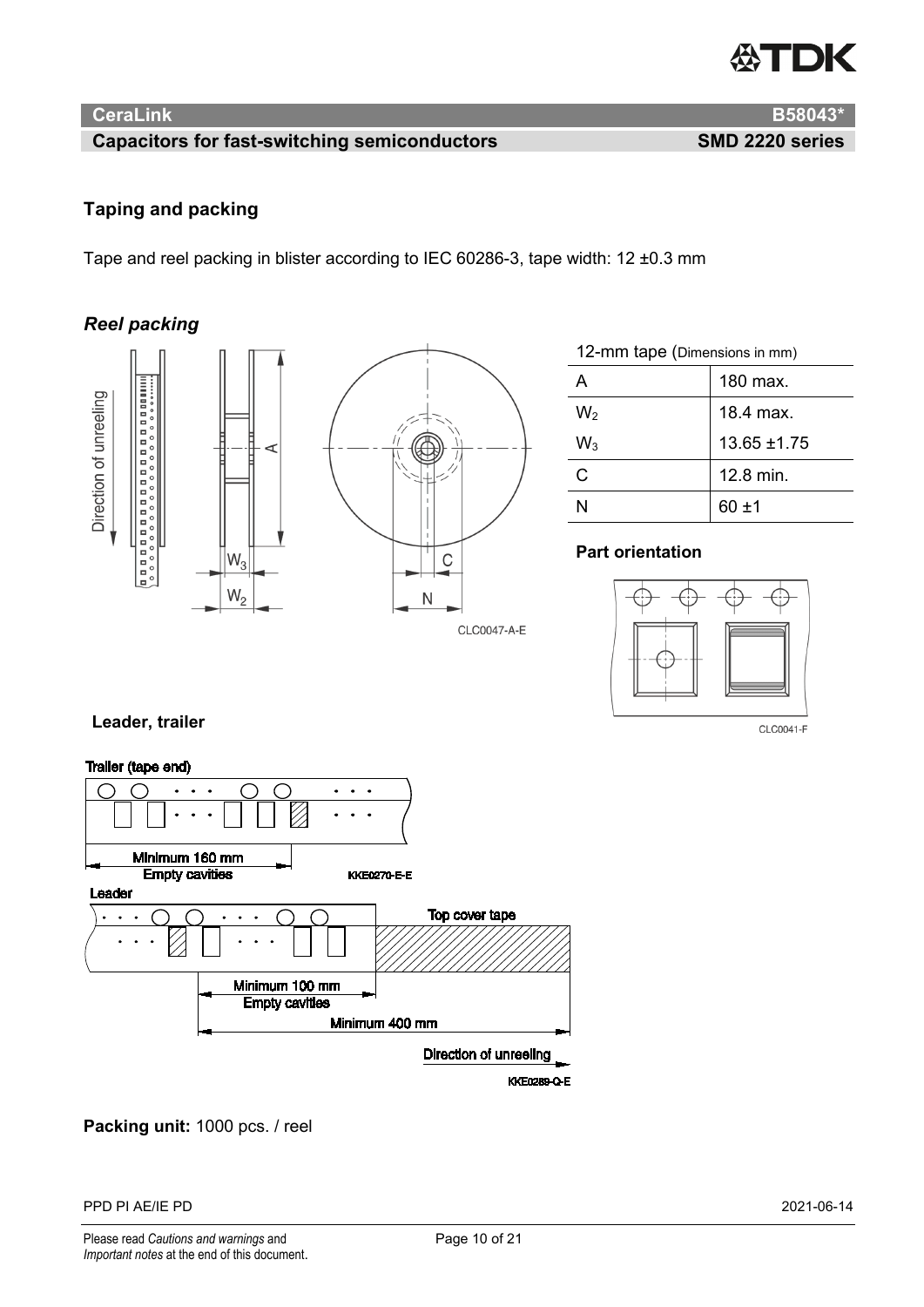#### **Capacitors for fast-switching semiconductors SMD 2220 series**

# **Internal Design and Termination**

CeraLink 2220 is a PLZT (lead lanthanum zirconium titanate) based ceramic capacitor with antiferroelectric behavior, which is optimized for high frequency & high temperature power electronic applications, see our CeraLink *Technical Guide* for further details. The internal chip design offers high capacitance density, where the copper inner electrodes provide excellent thermal dissipation such that high current capabilities can be achieved in application.

In addition to the standard copper/nickel/tin terminal electrode, CeraLink 2220 components are available also with soft termination. Soft termination is a type of flexible termination in which a conductive resin layer is provided between the Cu base and Ni plating layer. The resin layer absorbs stress accompanying expansion or shrinkage of the solder joints due to thermal shock or flex stress on the board and prevents cracking of the capacitor element. Furthermore, it provides excellent performance in the AEC-Q200 board flex test as detailed below.

The nickel layer of the termination acts as a diffusion barrier and prevents leaching of the copper base metallization layer. This allows great flexibility in the selection of soldering parameters. The tin prevents the nickel layer from oxidizing and thus ensures better wetting by the solder. The nickel barrier termination is suitable for lead-free soldering, as well as for other commonly-used soldering methods, see *[Soldering directions](#page-11-0)* for further details.



#### **Typical bending test results for CeraLink 2220 for standard and soft termination**

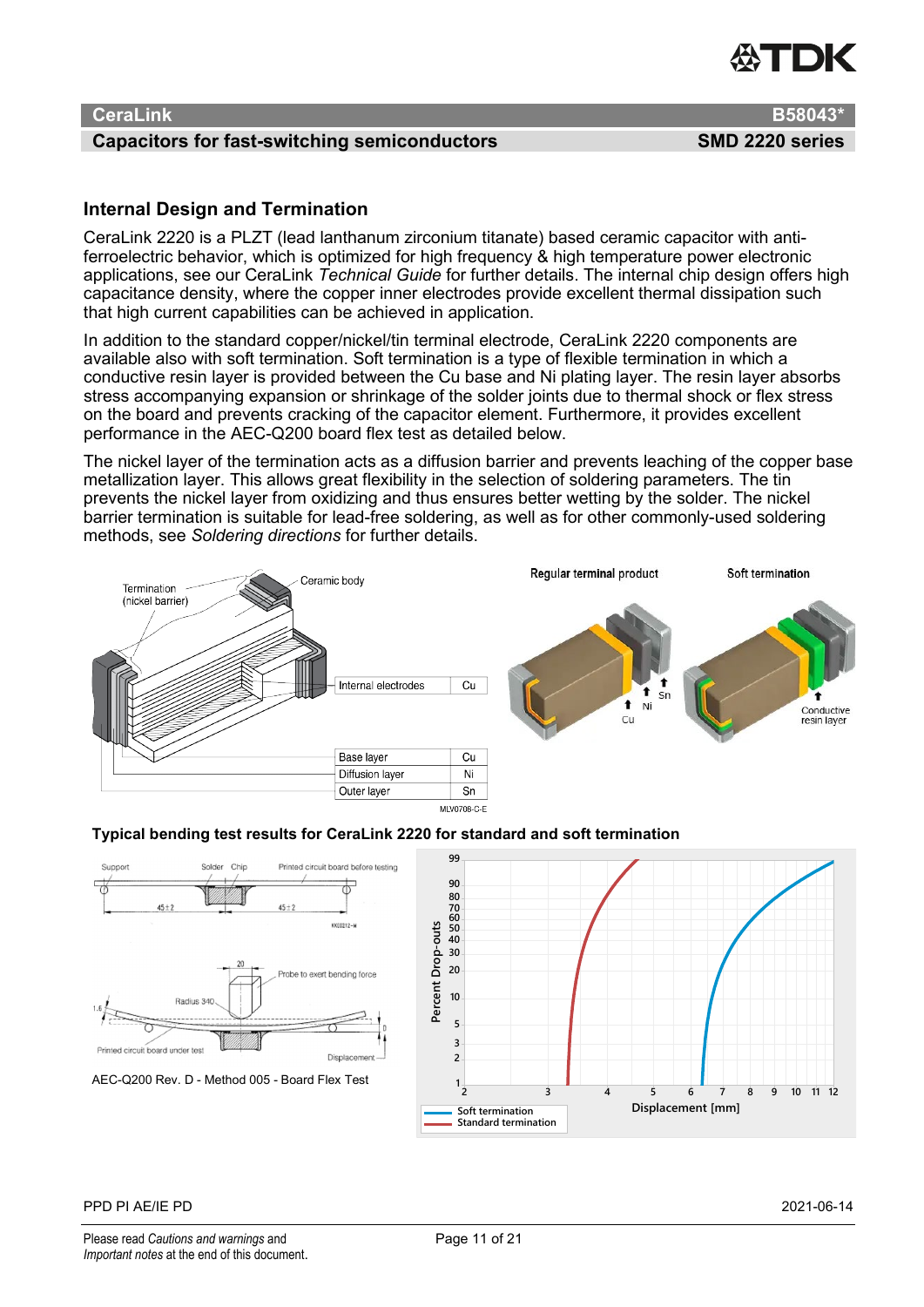

# **Capacitors for fast-switching semiconductors SMD 2220 series**

**CeraLink B58043\***

### <span id="page-11-0"></span>**Soldering directions**

# *1. Recommended reflow soldering profiles*

Temperature ranges for reflow soldering according to IEC 60068-2-58 recommendations.



| <b>Profile feature</b>            |                              | Sn-Pb eutectic assembly | Pb-free assembly     |
|-----------------------------------|------------------------------|-------------------------|----------------------|
| Preheat and soak                  |                              |                         |                      |
| - Temperature min                 | T <sub>smin</sub>            | 100 °C                  | 150 °C               |
| - Temperature max                 | $\mathsf{T}_{\mathsf{smax}}$ | 150 $\degree$ C         | 200 °C               |
| - Time                            | tsmin to tsmax               | 60120 s                 | $60120$ s            |
| Average ramp-up rate              | $Tsmax$ to $Tp$              | $3 °C/s$ max.           | $3^{\circ}$ C/s max. |
| Liquidous temperature             | $\mathsf{T}_\mathsf{L}$      | 183 °C                  | 217 $\degree$ C      |
| Time at liquidous                 | t                            | $40150$ s               | $40150$ s            |
| Peak package body temperature     | $T_p$ <sup>1)</sup>          | 215 °C  260 °C 4        | 235 °C  260 °C       |
| Time $(t_p)$ above $(T_p - 5 °C)$ | $t_{p}$                      | 1040 s                  | 1040 s               |
| Average ramp-down rate            | $T_{p}$ to $T_{smax}$        | $6^{\circ}$ C/s max.    | $6^{\circ}$ C/s max. |
| Time 25 °C to peak temperature    |                              | max. 8 minutes          | max. 8 minutes       |

4) Depending on package thickness

**Notes:** All temperatures refer to topside of the package, measured on the package body surface. Number of reflow cycles: 3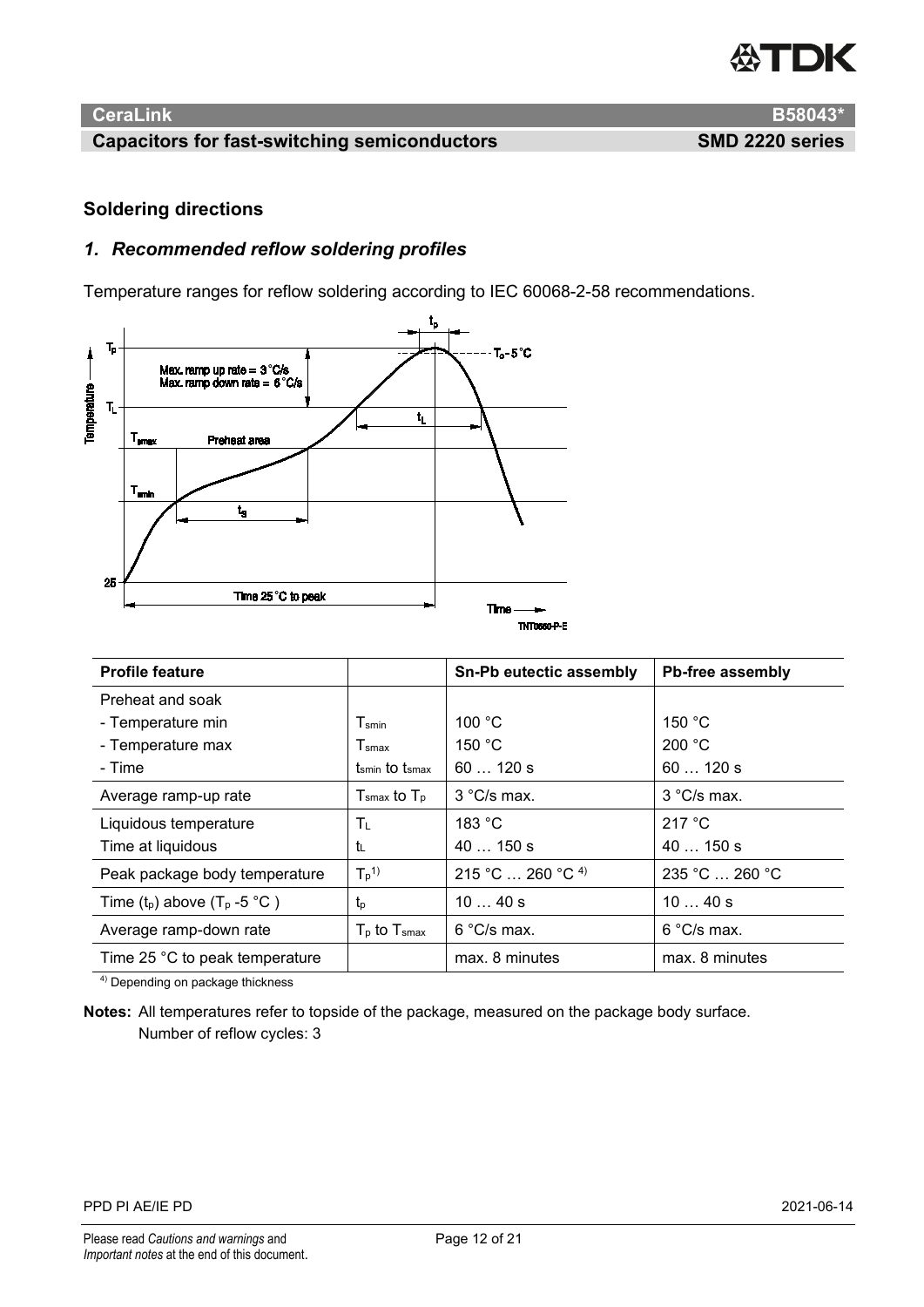

#### **Capacitors for fast-switching semiconductors SMD 2220 series**

#### *2. Recommended solder*

The use of no-clean solder products is recommended. In any case mild, non-activated fluxes should be used. Flux residues after soldering should be minimized.

### *3. Solder joint profiles*

If the meniscus height is too low, that means the solder quantity is too low, the solder joint may break, i.e. the component becomes detached from the joint. This problem is sometimes interpreted as leaching of the external terminations. If the solder meniscus is too high, i.e. the solder quantity is too large, the converse effect may occur. As the solder cools down, the solder contracts in the direction of the component. If there is too much solder on the component, it has no leeway to evade the stress and may break. The figures below show good and poor solder joints for reflow soldering.



#### *4. Notes for proper soldering*

#### **4.1. Preheating and cooling**

According to IEC 60068-2-58. Please refer to section [0](#page-11-0) of this chapter.

#### **4.2. Repair/ rework**

Manual soldering with a soldering iron must be avoided, hot-air methods are recommended for rework purposes.

#### **4.3. Cleaning**

All environmentally compatible agents are suitable for cleaning. Select the appropriate cleaning solution according to the type of flux used. The temperature difference between the components and cleaning liquid must not be greater than 100 °C. Ultrasonic cleaning should be carried out with the utmost caution. Too high ultrasonic power can impair the adhesive strength of the metallized surfaces.

#### **4.4. Solder paste printing**

An excessive application of solder paste results in a too high solder fillet, thus making the chip more susceptible to mechanical and thermal stress. Too little solder paste reduces the adhesive strength on the outer electrodes and thus weakens the bonding to the PCB. The solder should be applied smoothly to the end surface.

#### **4.5. Selection of flux**

Used flux should have less than or equal to 0.1 wt % of halogenated content, since flux residue after soldering could lead to corrosion of the termination and/or increased leakage current on the surface of the component. Strong acidic flux must not be used. The amount of flux applied should be carefully controlled, since an excess may generate flux gas, which in turn is detrimental to solderability.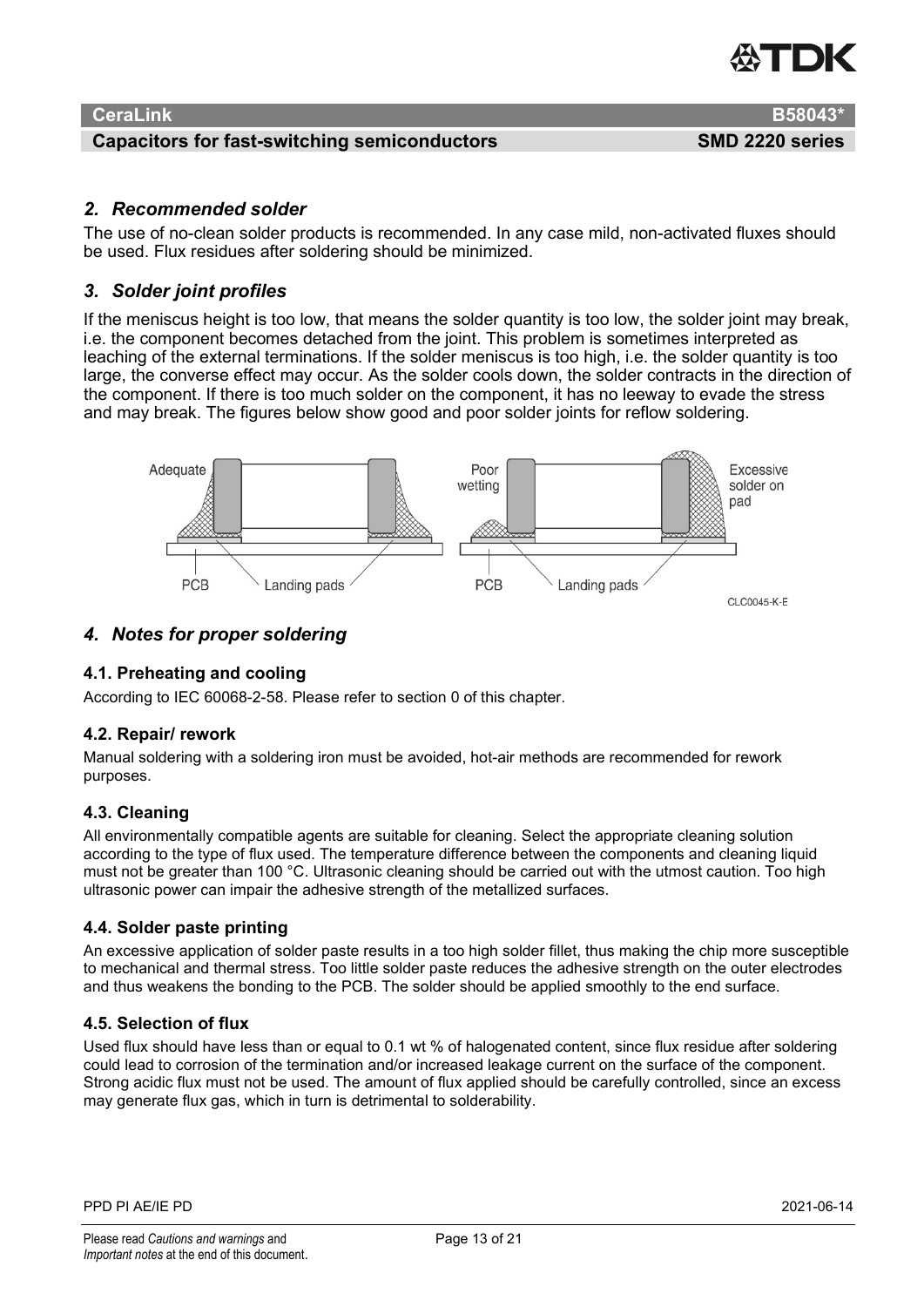# *EXTER*

# **CeraLink B58043\***

#### **Capacitors for fast-switching semiconductors SMD 2220 series**

# **4.6. Soldering cautions**

CeraLink 2220 components are recommended for reflow soldering. Consult our local representative if other soldering methods are considered.

An excessively long soldering time or high soldering temperature results in leaching of the outer electrodes, causing poor adhesion and a change of electrical properties of the CeraLink due to the loss of contact between electrodes and termination. Keep the recommended down-cooling rate.

Iron soldering must be avoided, hot air methods are recommended for repair purposes.

After the soldering process, the capacitance of CeraLink can be lower. Applying rated voltage  $V_R$  to the device will re-establish the capacitance.

| Test                               | <b>Standard</b>               | <b>Test conditions</b><br><b>SnPb soldering</b>                                                                              | <b>Test conditions</b><br><b>Pb-free soldering</b>                                                                            | Criteria                                                                                                                                           |
|------------------------------------|-------------------------------|------------------------------------------------------------------------------------------------------------------------------|-------------------------------------------------------------------------------------------------------------------------------|----------------------------------------------------------------------------------------------------------------------------------------------------|
| Wettability                        | <b>IEC</b><br>60068-2-58      | Immersion in 60/40 SnPb<br>solder using non-activated<br>flux at $215 \pm 3$ °C<br>for $3 \pm 0.3$ s                         | Immersion in<br>Sn96.5Ag3.0Cu0.5 solder<br>using non- or low activated<br>flux at 245 $\pm$ 3 °C<br>for $3 \pm 0.3$ s         | Covering of 95% of end<br>termination, checked by<br>visual inspection                                                                             |
| Leaching<br>resistance             | <b>IEC</b><br>60068-2-58      | Immersion in 60/40 SnPb<br>solder using mildly<br>activated flux without<br>preheating at 260 $\pm$ 5 °C<br>for $10 \pm 1$ s | Immersion in<br>Sn96.5Ag3.0Cu0.5 solder<br>using non- or low activated<br>flux without preheating at<br>260 ±5 °C for 10 ±1 s | No leaching of contacts                                                                                                                            |
| Resistance to<br>soldering<br>heat | MIL-STD-<br>202<br>Method 210 | Immersion in 60/40 SnPb<br>solder at 260 °C for 10 s.<br>Pre-heating at 150 °C for<br>60-120 sec.                            | Immersion in<br>Sn96.5Ag3.0Cu0.5 solder<br>at 260 °C for 10 s.<br>Pre-heating at 150 °C for<br>60-120 sec.                    | No mechanical<br>damage.<br>$ \Delta C_0/C_0 $ , tan $\delta$ and R <sub>ins</sub><br>within defined limits.                                       |
| Solderability<br>(Reflow Test)     |                               | 3 times recommended<br>reflow soldering profile                                                                              | 3 times recommended<br>reflow soldering profile                                                                               | No mechanical<br>damage.<br>Proper solder coating of<br>contact areas.<br>$ \Delta C_0/C_0 $ , tano and R <sub>ins</sub><br>within defined limits. |

# *5. Solderability tests*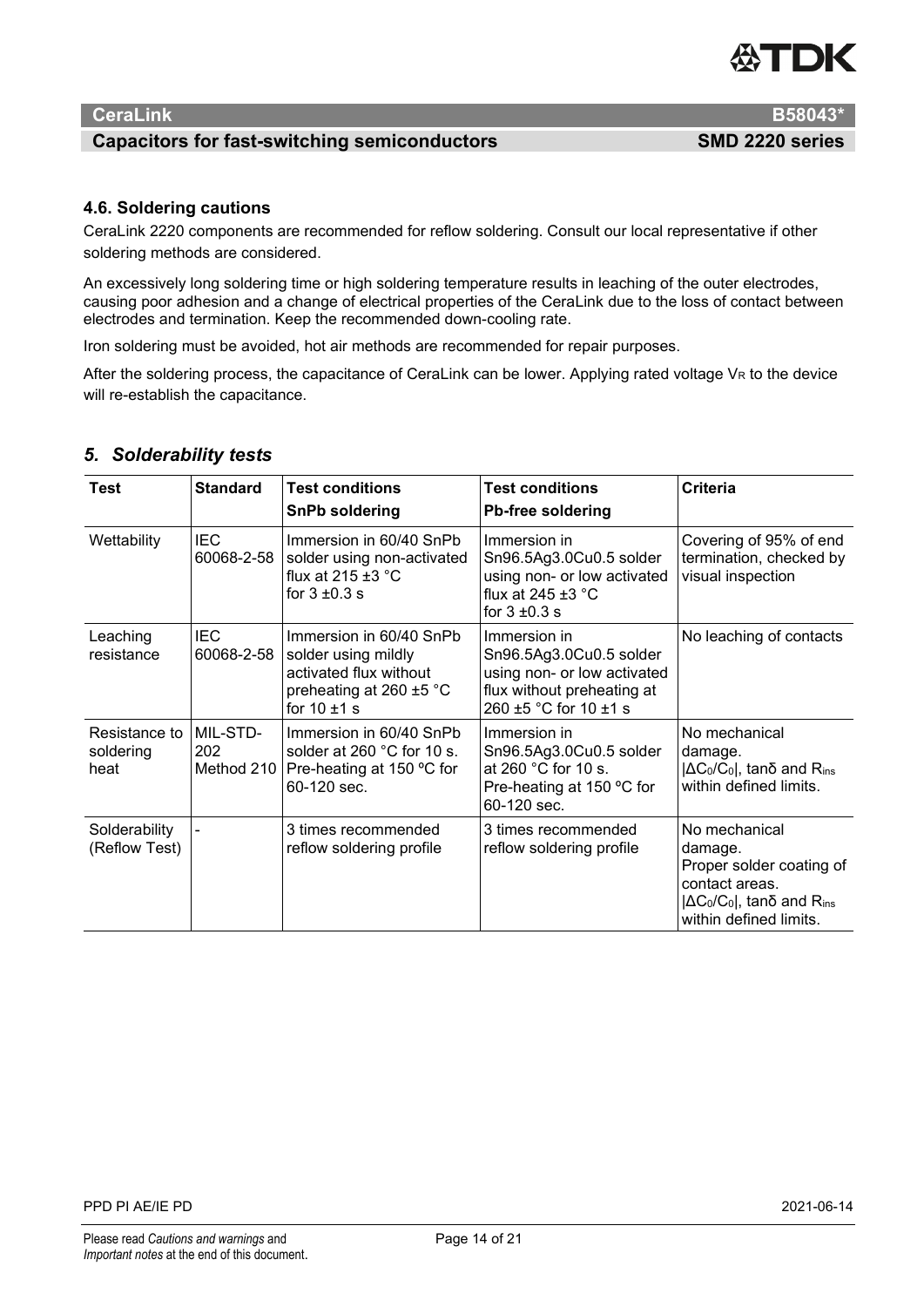

# **Capacitors for fast-switching semiconductors SMD 2220 series**

# **Glossary**



|  |  | Initial capacitance $C_0$ : |  |
|--|--|-----------------------------|--|
|--|--|-----------------------------|--|

Is the value at the origin of the hysteresis without any applied direct voltage. Effective capacitance  $C_{\text{eff}}$ : Occurs at  $V_{op}$  and is measured with an applied ripple voltage of 0.5

 $\rm V_{AC,RMS}$  and 1 kHz. The CeraLink is designed to have its highest capacitance value at the operating voltage  $\mathsf{V}_{\mathsf{op}}.$ Nominal capacitance  $C_{\text{nom}}$ : Is the value derived by the tangent of the mean hysteresis (as the

derivative of the mean hysteresis is  $dQ/dV \sim C$ ).

See our *CeraLink Technical Guide* for further details.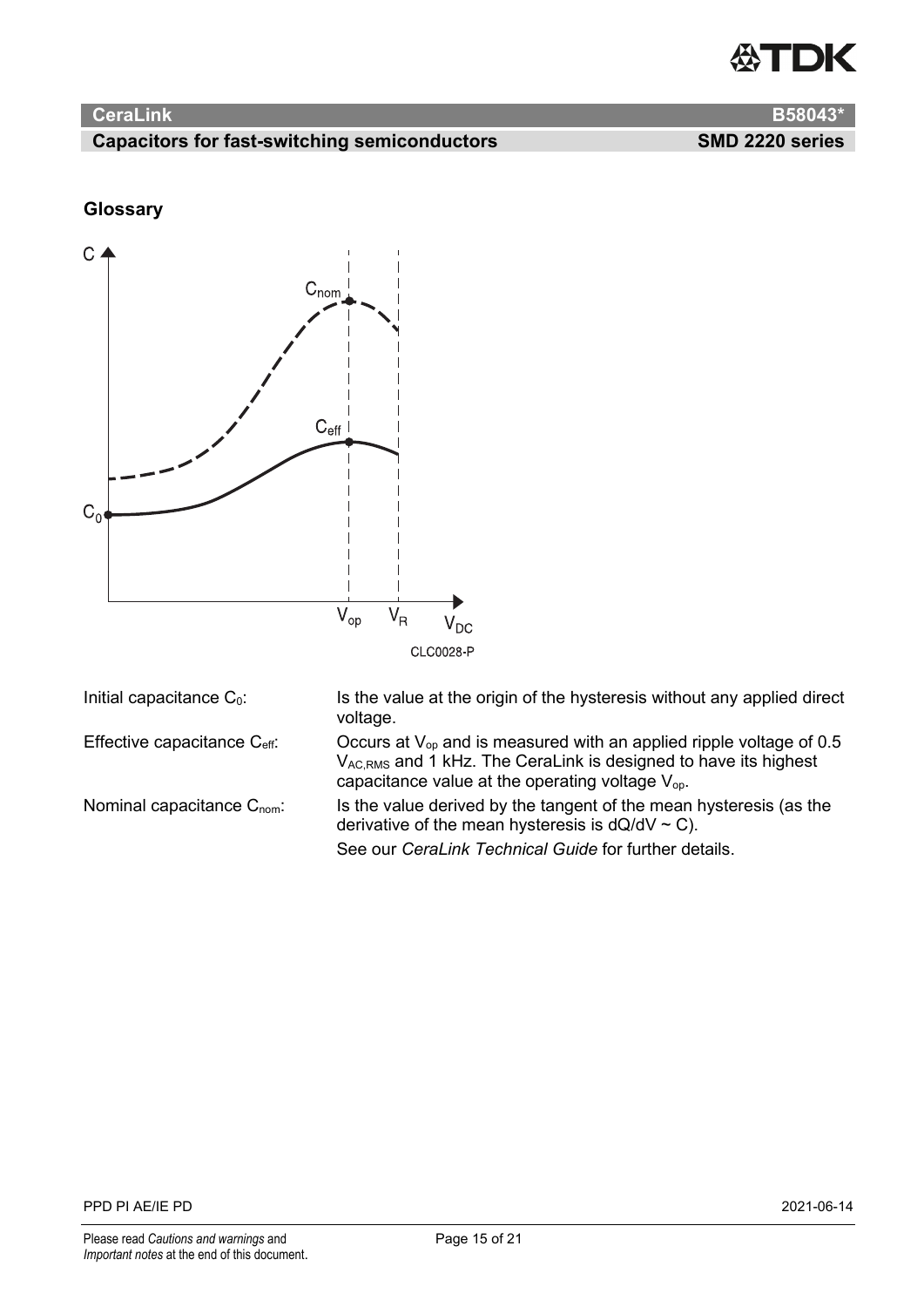

# **Capacitors for fast-switching semiconductors SMD 2220 series**

# **Symbols and terms**

| AC                               | Alternating current                                                                                                                                           |
|----------------------------------|---------------------------------------------------------------------------------------------------------------------------------------------------------------|
| C <sub>0</sub>                   | Initial capacitance $@$ 0 $V_{DC}$ , 0.5 $V_{AC,RMS}$ , 1 kHz, +25 °C                                                                                         |
| $C_{0, \, typ}^{\text{unpoled}}$ | Initial capacitance $C_0$ of unpoled component                                                                                                                |
| $C_{\text{eff,typ}}$             | Typical effective capacitance $@V_{op}$ , 0.5 $V_{AC,RMS}$ , 1 kHz, +25 °C                                                                                    |
| $C_{nom, typ}$                   | Typical nominal capacitance $@V_{op}$ , quasistatic, +25 °C. See glossary for<br>definition of the nominal capacitance                                        |
| DC                               | Direct current                                                                                                                                                |
| <b>ESL</b>                       | Equivalent serial inductance                                                                                                                                  |
| <b>ESR</b>                       | Equivalent serial resistance                                                                                                                                  |
| $I_{op}$                         | Operating ripple current, root mean square value of sinusoidal AC current                                                                                     |
| LP                               | Low profile                                                                                                                                                   |
| <b>PCB</b>                       | <b>Printed circuit board</b>                                                                                                                                  |
| <b>PLZT</b>                      | Lead lanthanum zirconium titanate                                                                                                                             |
| $R_{ins}$                        | Insulation resistance $@V_{pk,max}$ , measurement time t = 7 s, +25 °C. For pre- and<br>post-measurements within the scope of the AEC-Q200 reliability tests. |
| $R_{ins, typ}$                   | Insulation resistance (inverse of insulation conductance) $\textcircled{a}$ V <sub>op</sub> , measurement<br>time t ≥ 240 s, +25 °C                           |
| <b>SAC</b>                       | Tin silver copper alloy; lead-free solder paste                                                                                                               |
| $T_{amb}$                        | Ambient temperature                                                                                                                                           |
| tanδ                             | Dissipation factor $@$ 0 $V_{DC}$ , 0.5 $V_{AC,RMS}$ , 1 kHz, +25°C                                                                                           |
| T <sub>device</sub>              | Device temperature. $T_{\text{device}} = T_{\text{amb}} + \Delta T$ ( $\Delta T$ defines the self-heating of the<br>device due to applied current).           |
| $V_{op}$                         | Operating voltage at maximum attenuation capability                                                                                                           |
| $V_{R}$                          | Rated voltage. Reference DC voltage for reliability tests.                                                                                                    |
| V <sub>AC,RMS</sub>              | Root mean square value of sinusoidal AC voltage                                                                                                               |
| $V_{\rm pk,max}$                 | Maximum peak operating voltage                                                                                                                                |
| ΔΤ                               | Increase of temperature during operation                                                                                                                      |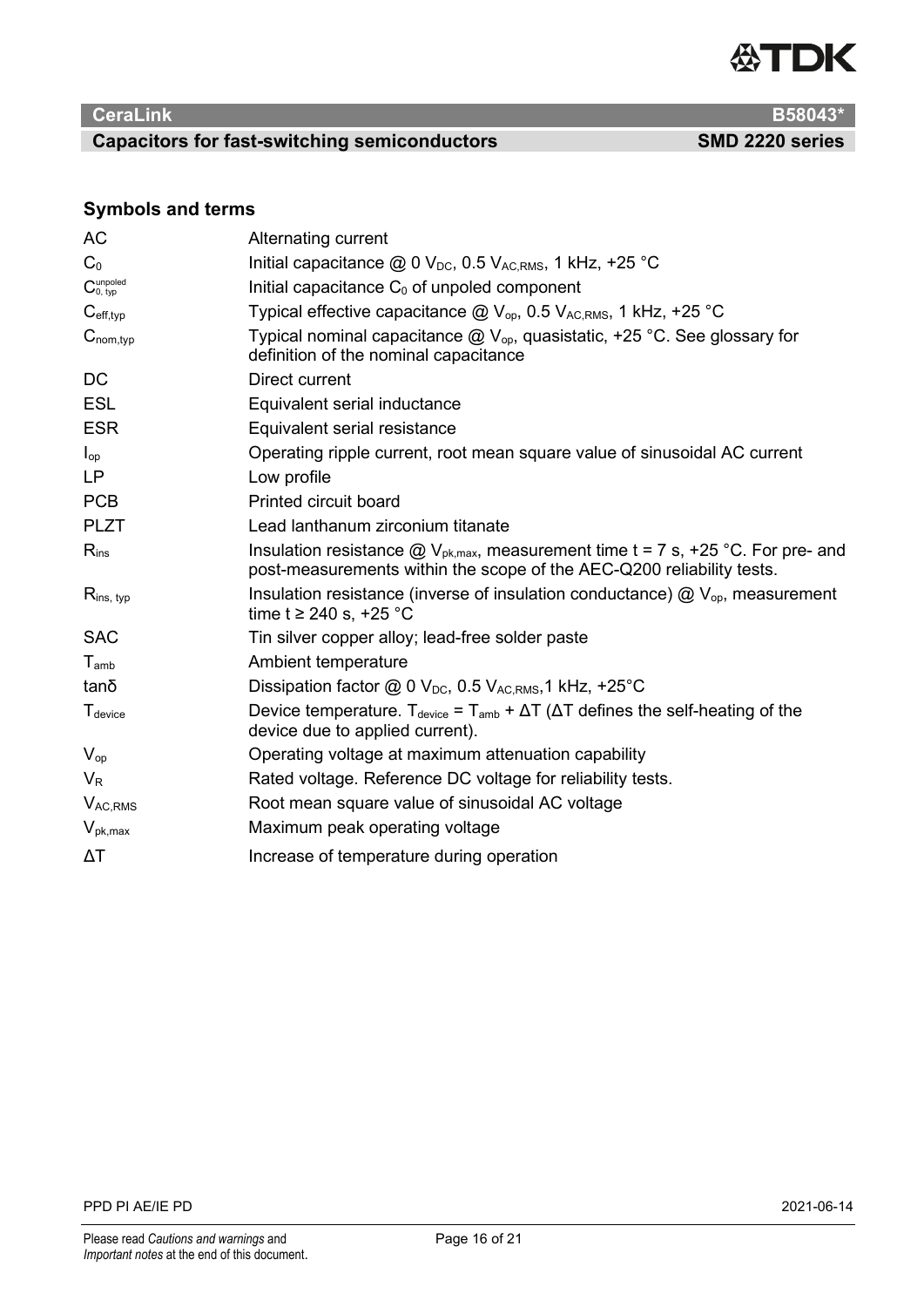

#### **Capacitors for fast-switching semiconductors SMD 2220 series**

#### **Cautions and warnings**

#### **General**

- Do not use TDK Electronics CeraLink components for purposes not identified in our specifications, application notes and data books.
- Ensure the suitability of a CeraLink in particular by testing it for reliability during design-in. Always evaluate a CeraLink component under worst-case conditions.
- Pay special attention to the reliability of CeraLink devices intended for use in safety-critical applications (e.g. medical equipment, automotive, spacecraft, nuclear power plant). See *Important notes* section for further details.

#### **Design notes**

- Do not use CeraLink in applications, where a voltage of alternating polarity occurs, e.g. resonant circuits. Consult our local representative for further details.
- $\blacksquare$  If used in snubber circuits, ensure that the sum of all voltages remains at the same polarity.
- Consider derating at higher operating temperatures. As a rule, lower temperatures and voltages increase the lifetime of CeraLink devices.
- $\blacksquare$  If steep surge current edges are to be expected, make sure your design is as low-inductive as possible.
- Specified values only apply to CeraLink components that have not been subject to prior electrical, mechanical or thermal damage. The use of CeraLink devices in line-to-ground applications is therefore not advisable, and it is only allowed together with safety countermeasures such as thermal fuses.

#### **Storage**

- In order to maintain solderability the components must be stored in a non-corrosive atmosphere. Humidity, temperature and container materials are critical factors.
- Only store CeraLink capacitors in their original packaging. Do not open the package before storage or prior to processing. Touching the metallization of unsoldered components may change their soldering properties.
- Storage conditions in original packaging: temperature: -25 ... +45 °C, relative humidity:  $\leq 75\%$ annual average, ≤ 95% on max. 30 days in a year, dew precipitation and wetness are inadmissible.
- Do not store the components where they are exposed to heat or direct sunlight. Otherwise the packing material may be deformed or the components may stick together, causing problems during mounting. After opening the factory seals, such as polyvinyl-sealed packages, use the components as soon as possible.
- Avoid contamination of the CeraLink surface during storage, handling and processing.
- Avoid storing CeraLink devices in harmful environments where they are exposed to corrosive gases (e.g.  $SO_x$ , CI).
- Use CeraLink as soon as possible after opening factory seals such as polyvinyl-sealed packages.
- Solder the components listed in this data sheet after shipment from TDK within 12 months.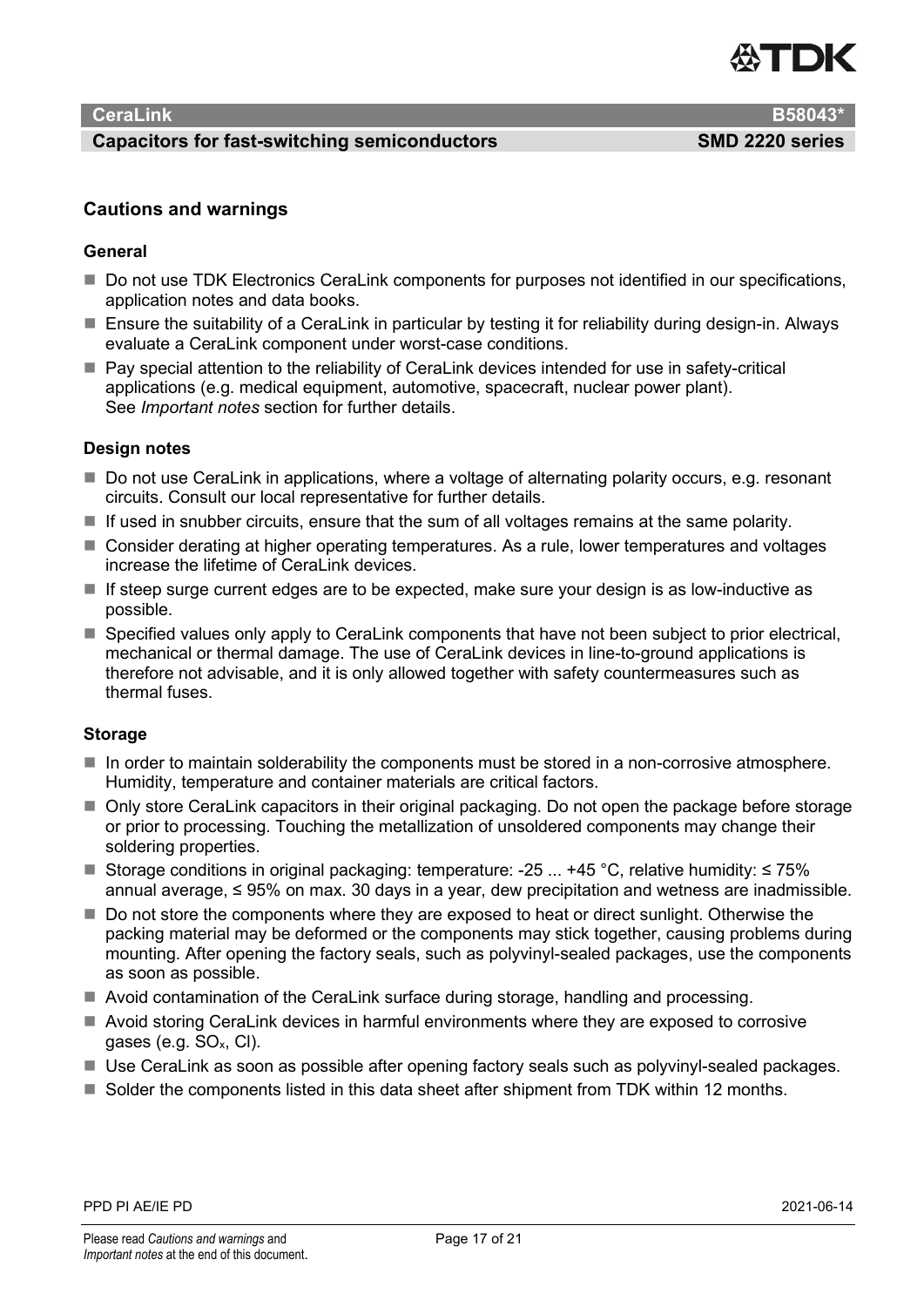#### **Capacitors for fast-switching semiconductors SMD 2220 series**



#### **Handling**

- Do not drop CeraLink components or allow them to be chipped.
- Do not touch CeraLink with your bare hands gloves are recommended.
- Avoid contamination of the CeraLink surface during handling.
- Washing processes to remove e.g. flux are recommended but should be used with caution since they may damage the product due to the possible static or cyclic mechanical loads (e.g. ultrasonic cleaning). Mechanical loads which may cause cracks to develop on the product and its parts must be avoided, since this might lead to reduced reliability or lifetime.
- The CeraLink 2220 was tested to withstand the board flex test defined in the AEC-Q200 rev. D, method 005. Nevertheless, avoid high mechanical stress like twisting or bending after soldering on a PCB.

# **Mounting**

- When CeraLink devices are encapsulated with sealing material or overmolded with plastic material, electrical characteristics might be degraded and the life time reduced.
- Board fixation of CeraLink components using SMD adhesives should be avoided. In particular, adhesives with a high Shore hardness and mismatching coefficient of thermal expansion (CTE) might induce cracks in the ceramics. If fixation is not avoidable, adhesives with low Shore hardness and a CTE < 10 ppm/K should be used.
- Make sure the CeraLink component is not damaged before, during or after the mounting process (e.g. during pick and place)
- Make sure contacts and housings used for assembly with CeraLink components are clean before mounting.
- The surface temperature of an operating CeraLink can be higher than the ambient temperature. Ensure that adjacent components are placed at a sufficient distance from a CeraLink to allow proper cooling.
- Avoid contamination of the CeraLink surface during processing.

#### **Soldering**

- The use of mild, non-activated fluxes for soldering is recommended, as well as proper cleaning of the PCB.
- Complete removal of flux is recommended to avoid surface contamination that can result in an instable and/or high leakage current.
- Use resin-type or non-activated flux.
- $\blacksquare$  Bear in mind that insufficient preheating may cause ceramic cracks.
- Rapid cooling by dipping in solvent is not recommended, otherwise a component may crack.
- Excessive usage of solder paste can reduce the mechanical robustness of the device, whereas insufficient solder may cause the CeraLink to detach from the PCB. Use an adequate amount of solder paste, but on the landing pads only.
- If an unsuitable cleaning fluid is used, flux residue or foreign particles may stick to the CeraLink surface and deteriorate its insulation resistance. Insufficient or improper cleaning of the CeraLink may cause damage to the component.
- See chapter [Soldering directions](#page-11-0) for further details.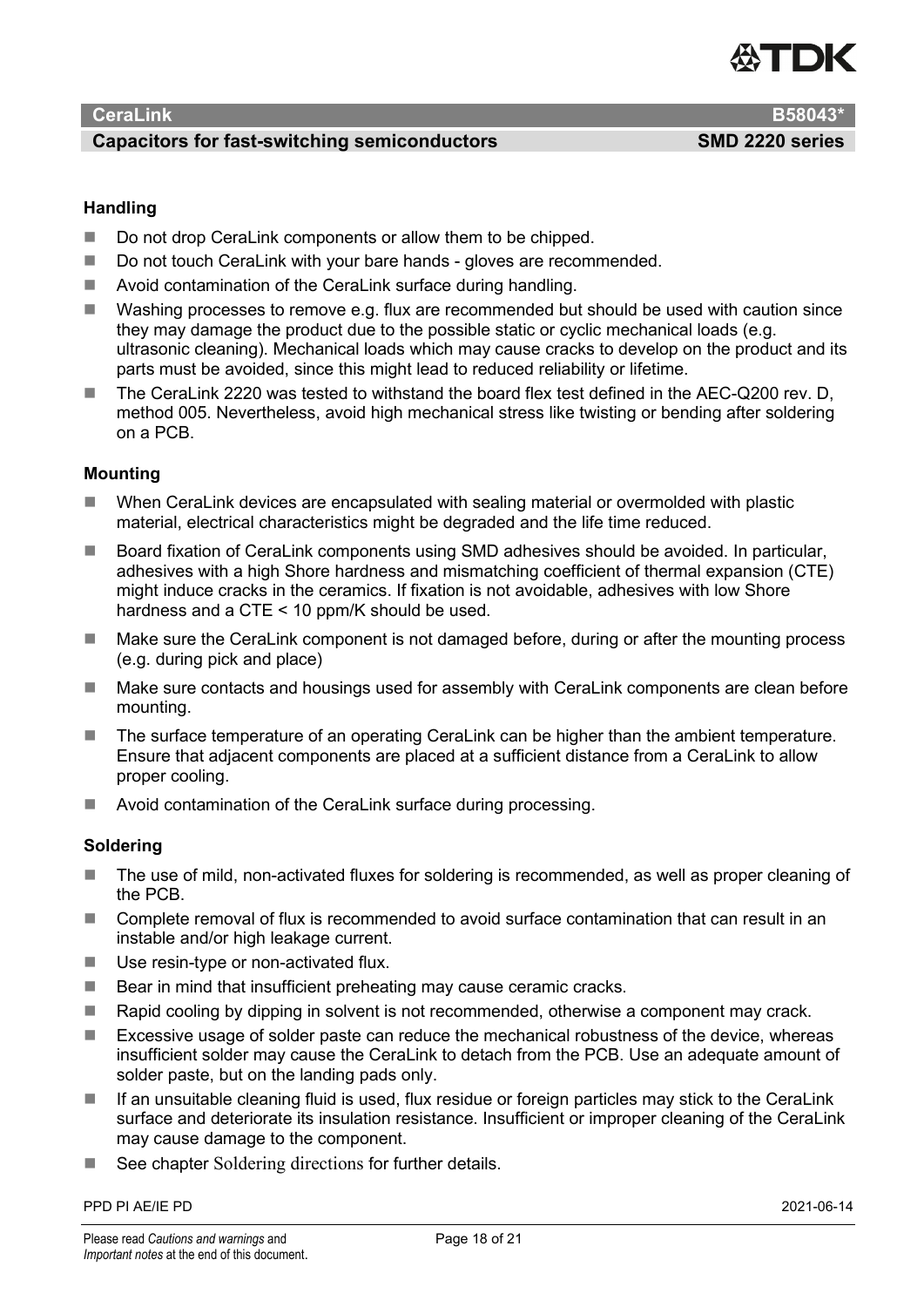

#### **Capacitors for fast-switching semiconductors SMD 2220 series**

### **Operation**

- Use CeraLink only within the specified operating temperature range.
- Use CeraLink only within specified voltage and current ranges.
- The CeraLink has to be operated in a dry atmosphere, which must not contain any additional chemical vapors or substances.
- Environmental conditions must not harm the CeraLink. Use the capacitor under normal atmospheric conditions only. A reduction of the oxygen partial pressure to below 1 mbar is not permissible.
- $\blacksquare$  Prevent a CeraLink from contacting liquids and solvents.
- Avoid dewing and condensation.
- During operation, the CeraLink can produce audible noise due to its piezoelectric characteristic.
- CeraLink components are mainly designed for encased applications. Under all circumstances avoid exposure to:
	- o direct sunlight
	- o rain or condensation
	- o steam, saline spray
	- o corrosive gases
	- o atmosphere with reduced oxygen content

This listing does not claim to be complete, but merely reflects the experience of the manufacturer.

#### **Display of ordering codes for TDK Electronics products**

The ordering code for one and the same product can be represented differently in data sheets, data books, other publications, on the company website, or in order-related documents such as shipping notes, order confirmations and product labels. **The varying representations of the ordering codes are due to different processes employed and do not affect the specifications of the respective products**. Detailed information can be found on the Internet under www.tdk-electronics.tdk.com/orderingcodes.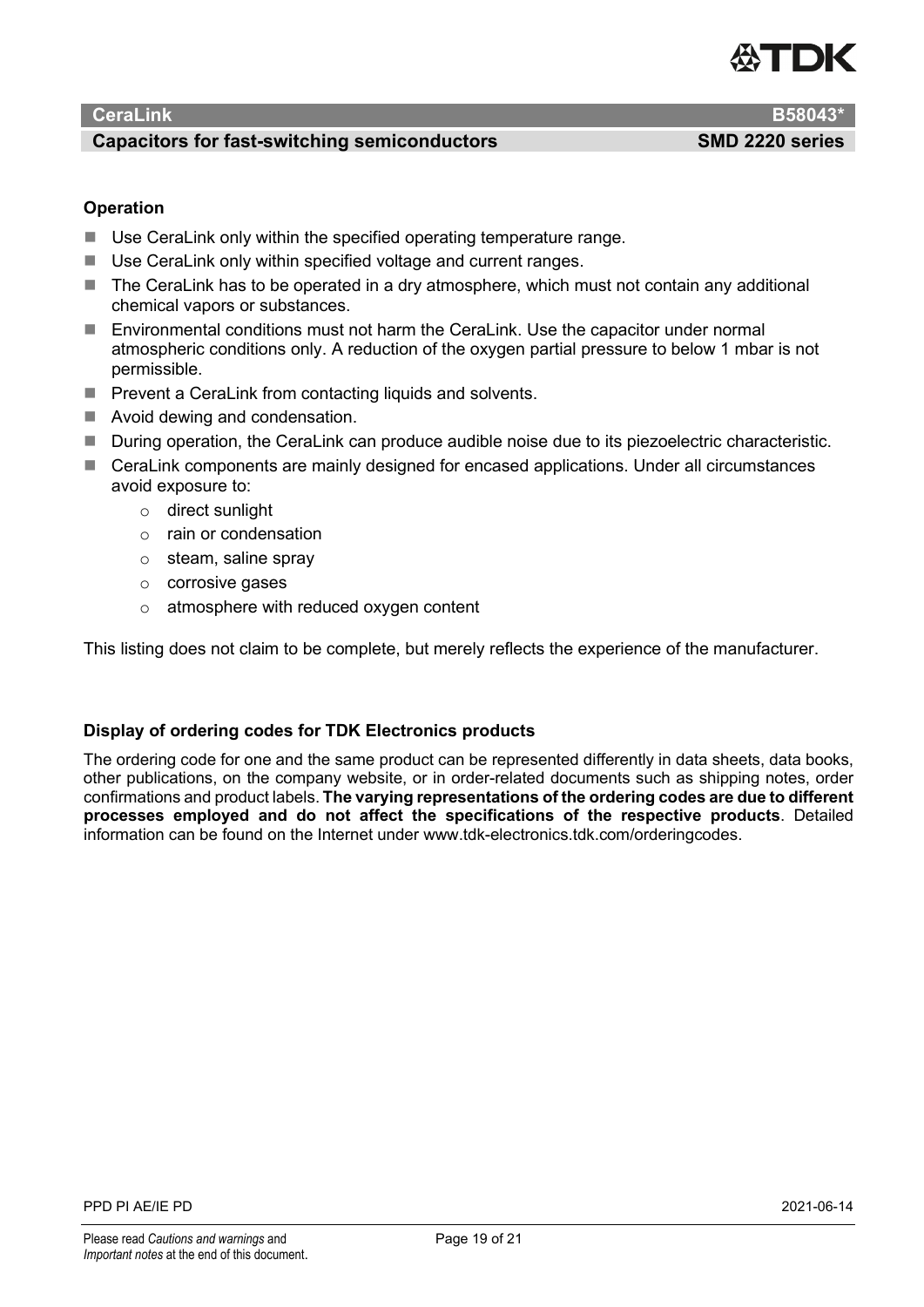The following applies to all products named in this publication:

- 1. Some parts of this publication contain **statements about the suitability of our products for certain areas of application**. These statements are based on our knowledge of typical requirements that are often placed on our products in the areas of application concerned. We nevertheless expressly point out **that such statements cannot be regarded as binding statements about the suitability of our products for a particular customer application.** As a rule, we are either unfamiliar with individual customer applications or less familiar with them than the customers themselves. For these reasons, it is always ultimately incumbent on the customer to check and decide whether a product with the properties described in the product specification is suitable for use in a particular customer application.
- 2. We also point out that **in individual cases, a malfunction of electronic components or failure before the end of their usual service life cannot be completely ruled out in the current state of the art, even if they are operated as specified.** In customer applications requiring a very high level of operational safety and especially in customer applications in which the malfunction or failure of an electronic component could endanger human life or health (e.g. in accident prevention or lifesaving systems), it must therefore be ensured by means of suitable design of the customer application or other action taken by the customer (e.g. installation of protective circuitry or redundancy) that no injury or damage is sustained by third parties in the event of malfunction or failure of an electronic component.
- 3. **The warnings, cautions and product-specific notes must be observed.**
- 4. In order to satisfy certain technical requirements, **some of the products described in this publication may contain substances subject to restrictions in certain jurisdictions (e.g. because they are classed as hazardous)**. Useful information on this will be found in our Material Data Sheets on the Internet (www.tdk-electronics.tdk.com/material). Should you have any more detailed questions, please contact our sales offices.
- 5. We constantly strive to improve our products. Consequently, **the products described in this publication may change from time to time**. The same is true of the corresponding product specifications. Please check therefore to what extent product descriptions and specifications contained in this publication are still applicable before or when you place an order.

We also **reserve the right to discontinue production and delivery of products**. Consequently, we cannot guarantee that all products named in this publication will always be available. The aforementioned does not apply in the case of individual agreements deviating from the foregoing for customer-specific products.

- 6. Unless otherwise agreed in individual contracts, **all orders are subject to our General Terms and Conditions of Supply.**
- 7. **Our manufacturing sites serving the automotive business apply the IATF 16949 standard.** The IATF certifications confirm our compliance with requirements regarding the quality management system in the automotive industry. Referring to customer requirements and customer specific requirements ("CSR") TDK always has and will continue to have the policy of respecting individual agreements. Even if IATF 16949 may appear to support the acceptance of unilateral requirements, we hereby like to emphasize that **only requirements mutually agreed upon can and will be implemented in our Quality Management System.** For clarification purposes we like to point out that obligations from IATF 16949 shall only become legally binding if individually agreed upon.